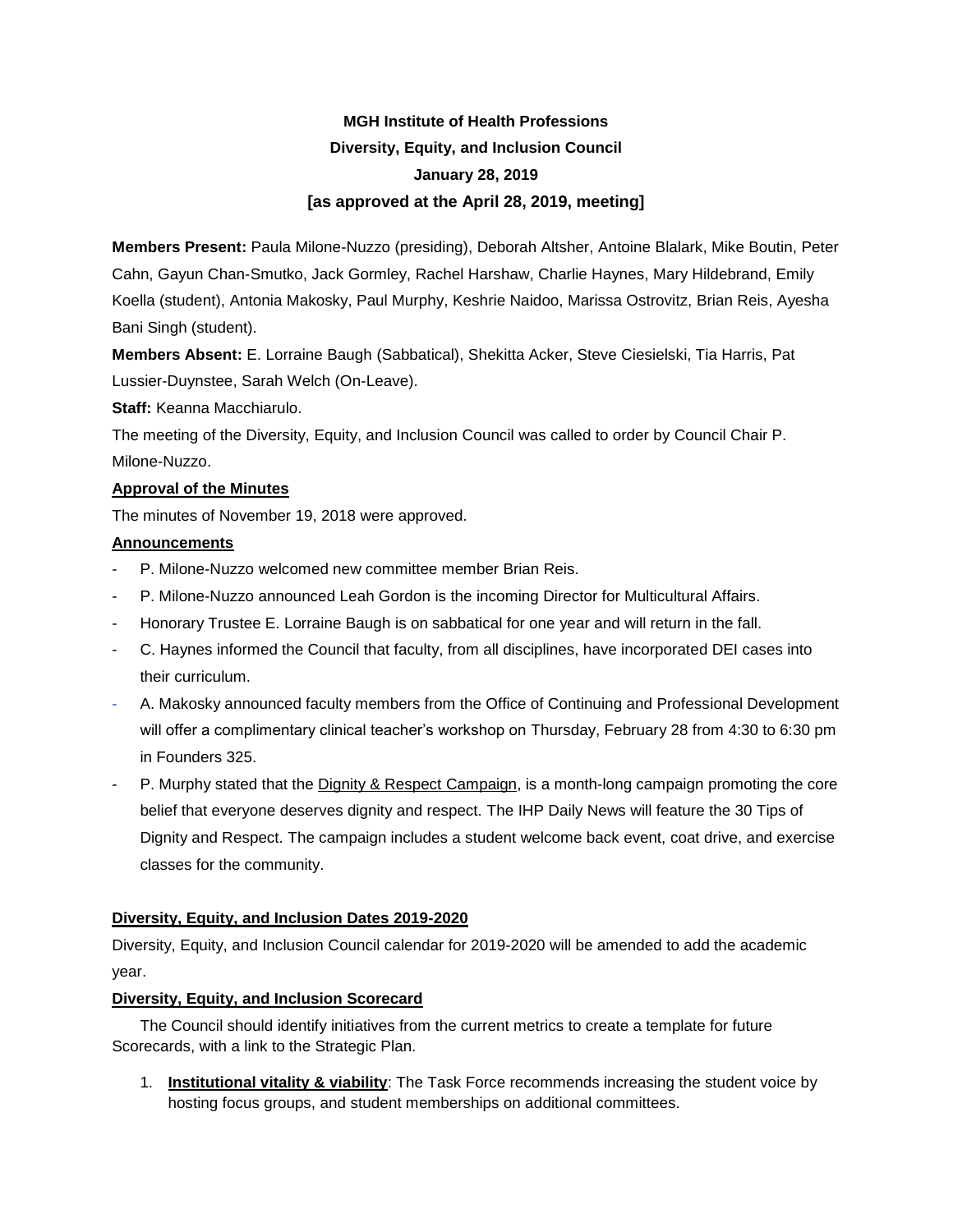- 2. **Access & equity for members of the IHP community:** The Task Force recommends we collect data on Teaching Assistants. The Office of Student and Alumni Services should measure the success of active Alumni from underrepresented communities who have returned to the Institute to be preceptors.
- 3. **Campus Climate: Faculty and Staff:** Human Resources suggests supplemental questions be added to the Diversity and Inclusion survey.
- 4. **Cultural competence in the curriculum:** The Task Force recommends departmental reports on how they are infusing Diversity, Equity, and Inclusion issues into the curriculum. The Task Force recommends we track the number Masters' theses, scholarly projects, and publications that relate to equity and discrimination in health care.

After a lengthy discussion, the Council expressed concern with current surveys alienating students from underrepresented communities. The Council will seek input and recommendations from the new Diversity, Equity, and Inclusion Officer.

## **[Executive Director for Diversity, Equity, Inclusion & Title IX](file:///C:/Users/krm57/Dropbox%20(Partners%20HealthCare)/Diversity%20Council%20Materials/2018-2019/January%2028,%202019/Executive%20Director%20Diversity%20Equity%20and%20Inclusion%2012.14.18%20DRAFT.docx)**

The Council expressed concern over including [Title IX](https://www2.ed.gov/about/offices/list/ocr/docs/tix_dis.html) in the title of the role. The Council will redefine the responsibilities and needs of the Diversity, Equity, and Inclusion Officer. Human Resources will work closely with the Partners DEI Office to develop the job description including experience in higher education. The Council will appoint a Search Committee comprised of faculty, staff, and student representatives. Once the job description is complete, HR will begin the search process and provide the Search Committee with viable candidates.

#### **Reports from Task Forces**

#### **Day of Conversation**

P. Murphy reported that the 2nd Annual Day of Conversation was held on January 9th and included 15 small groups led by trained facilitators; each group had 7-8 students. The sub-committee provided students with a post-event survey, which got a 97% response rate from students. The feedback was overwhelmingly positive, with 97% of the participants encouraging us to hold the event again. The 3rd Day of Conversation will be held at Assembly Row on Tuesday, June 4th and will include students from the BSN, PA, OT, and PT programs. The sub-committee will look for ways to increase faculty involvement and incorporate feedback from the students' recommendations.

#### **Increasing Student Voice and Engagement**

**Phase 1:** Promote the student voice within the Institute, community, and beyond the campus. To increase student engagement by allowing every student the opportunity to voice their views, concerns and their opinions in a safe and nonjudgmental environment, and to connect students